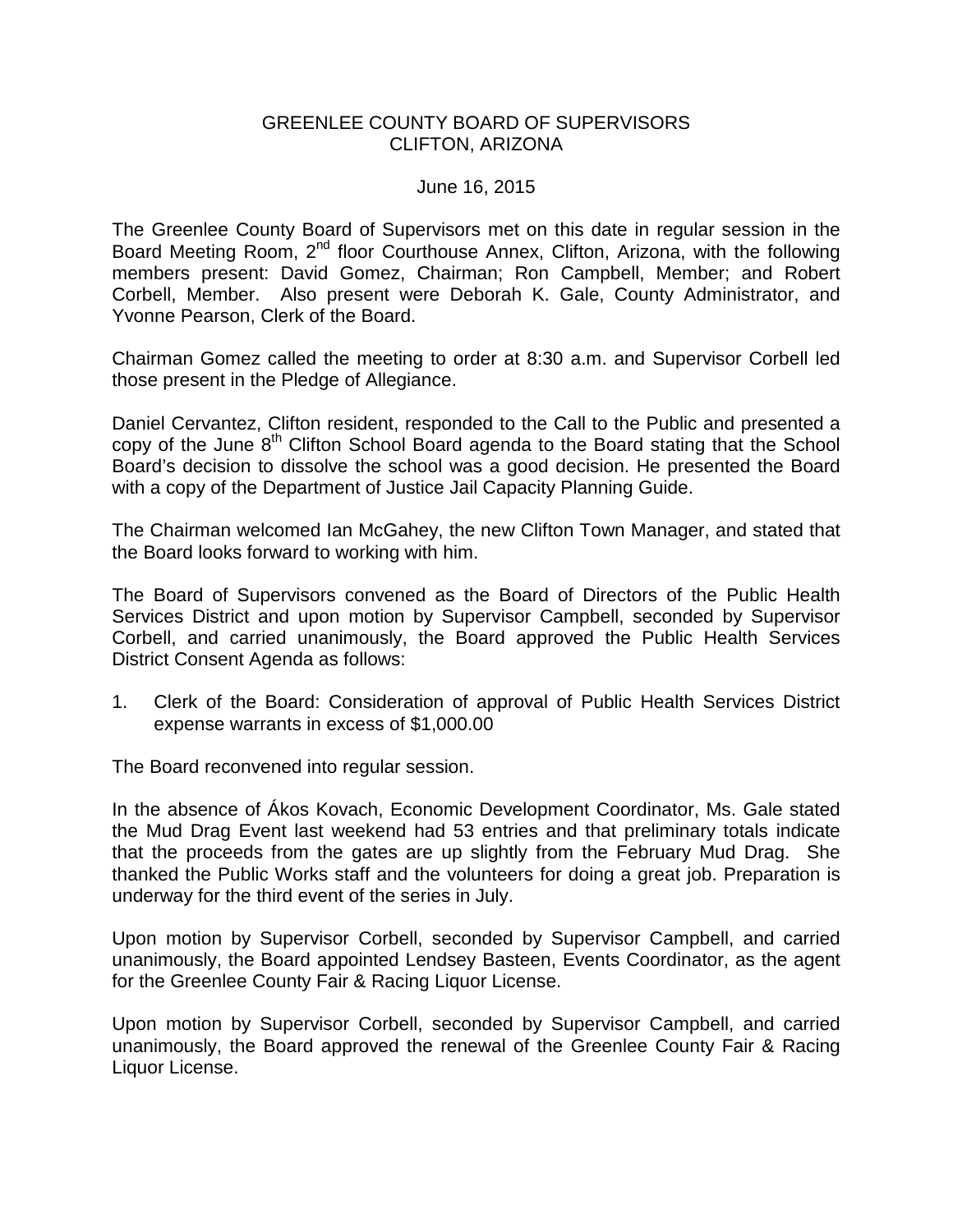BOARD OF SUPERVISORS MINUTES JUNE 16, 2015 Page **2** of **6**

Upon motion by Supervisor Campbell, seconded by Supervisor Corbell, and carried unanimously, the Board adopted Resolution 15-06-02 to re-adopt the 2003 Greenlee County Comprehensive Plan. Philip Ronnerud, County Planning Director, stated that the Planning and Zoning Commission recommended re-adoption of the current plan and work toward revisions in the future.

## RESOLUTION 15-06-02

# A RESOLUTION OF THE GREENLEE COUNTY BOARD OF SUPERVISORS TO READOPT THE 2003 GREENLEE COUNTY COMPREHENSIVE PLAN

WHEREAS, under HB 2145 in the 2010 regular legislative session the County is required to either readopt its or adopt a new comprehensive plan by July 1, 2015; and,

WHEREAS, the County has had minimal growth and conditions remain similar to when the County Comprehensive Plan was adopted March 4, 2003; and,

WHEREAS, on March 22, 2015 the Planning and Zoning Commission, after review, recommended re-adoption of the existing plan; and,

WHEREAS, some subject matter may need to be revised; and,

WHEREAS, additional research is needed; and,

WHEREAS, the County can change, amend, extend or add in part at any time the Comprehensive Plan pursuant to A.R.S. § 11-805.

NOW, THEREFORE, BE IT RESOLVED that the Greenlee County Board of Supervisors readopts the 2003 Greenlee County Comprehensive Plan.

Adopted this 16<sup>th</sup> day of June, 2015.

/s/ David Gomez, Chairman

ATTEST: /s/ Yvonne Pearson, Clerk of the Board

APPROVED AS TO FORM: /s/ Derek Rapier, Greenlee County Attorney

Ms. Gale reported the following:

• Greenlee County participated in County Supervisors Association discussion for filing an Amicus Brief on the 1% cap taxing issue. The Brief was filed last week and is a joint with the Community College Coordinating Council with a request for special action of the Supreme Court.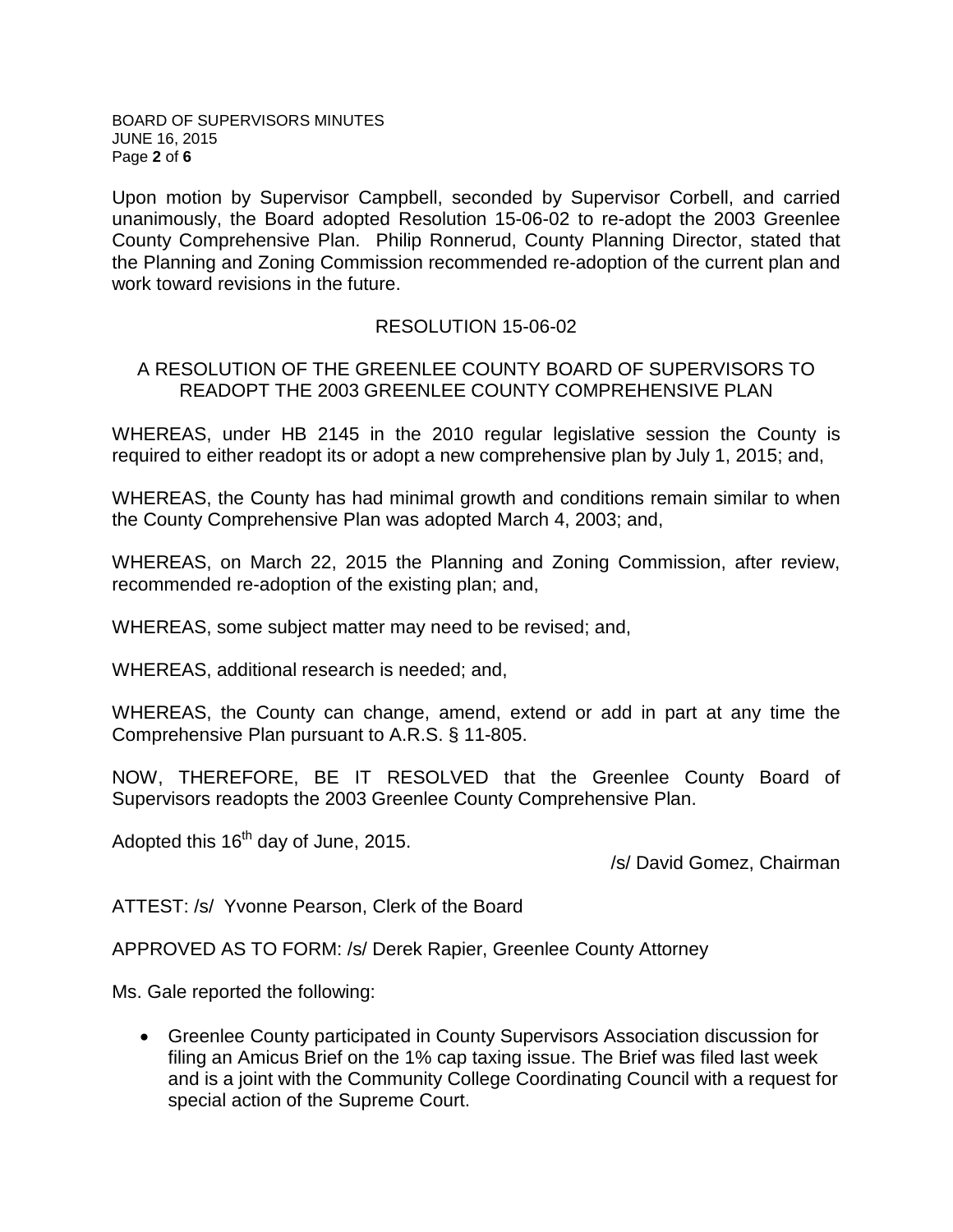• There was a major electrical power issue at the Jail that needed immediate action. The cost for repairs was \$8,300 which Ms. Gale authorized and gave permission to move forward with the repairs.

The Calendar of Events was reviewed.

Upon motion by Supervisor Campbell, seconded by Supervisor Corbell, and carried unanimously, the Board approved the Consent Agenda as follows:

- A. Clerk of the Board: Approval of minutes to previous meeting 06/02/15
- B. Clerk of the Board: Approval of expense warrants in excess of \$1,000.00 Voucher 1068; 1073; 1074
- C. Chief Finance Officer: Approval of General Fund loans in the amount of \$36,527.22 to be reimbursed upon receipt of funds: Fund 139 - \$3,049.21; Fund 145 - \$268.89; Fund 146 - \$670.63; Fund 152 - \$233.88; Fund 167 - \$1,179.30; Fund 172 - \$18,289.00; Fund 186 - \$2,418.45; Fund 195 - \$1,998.96; Fund 237 - \$8,418.90
- D. Events Coordinator: Approval of Employee Transaction Forms: M. Meza Castro, Temporary Fair Worker; T. Daniels, Temporary Fair Worker
- E. Chief Probation Officer: Approval of Employee Transaction Forms for change in funding sources: J. Miranda, Probation Finance Officer; D. Madrigal, Secretary/Teen Court Coordinator
- F. Public Works Assistant Manager: Approval of Employee Transaction Form: J. McLaughlin, part time Landfill Attendant
- G. County Attorney: Appointment of Deputy: Zachary T. Everman, Deputy County Attorney; Jeremy O. Ford, Chief Deputy County Attorney
- H. Clerk of the Board: Appointment of Extension Advisory Board members: Frank Downs, Dean Lunt, Chris Stauffer, and Eric Olsen, for two year terms ending June 30, 2017
- I. Emergency Management Coordinator: Approval of the Motorola Service Agreement for radio communication maintenance to be paid with budgeted Emergency Management Performance Grant funds in the amount of \$41,099.88
- J. County Attorney: Approval of fiscal year 2015/16 Arizona Criminal Justice Commission Crime Victim Assistance Program Grant Agreement to pay for salaries in the amount of \$16,674.00 requiring \$8,337.00 matching funds to be paid with General Funds
- K. County Attorney: Approval of fiscal year 2015/16 Arizona Criminal Justice Commission Drug, Gang, and Violent Crime Grant Agreement to pay for salaries in the amount of \$34,500.00 requiring \$8,625.00 matching funds to be paid with General Funds
- L. County Sheriff: Approval of the fiscal/year 2015/16 Arizona Criminal Justice Commission Drug, Gang, and Violent Crime Grant Agreement to pay for Overtime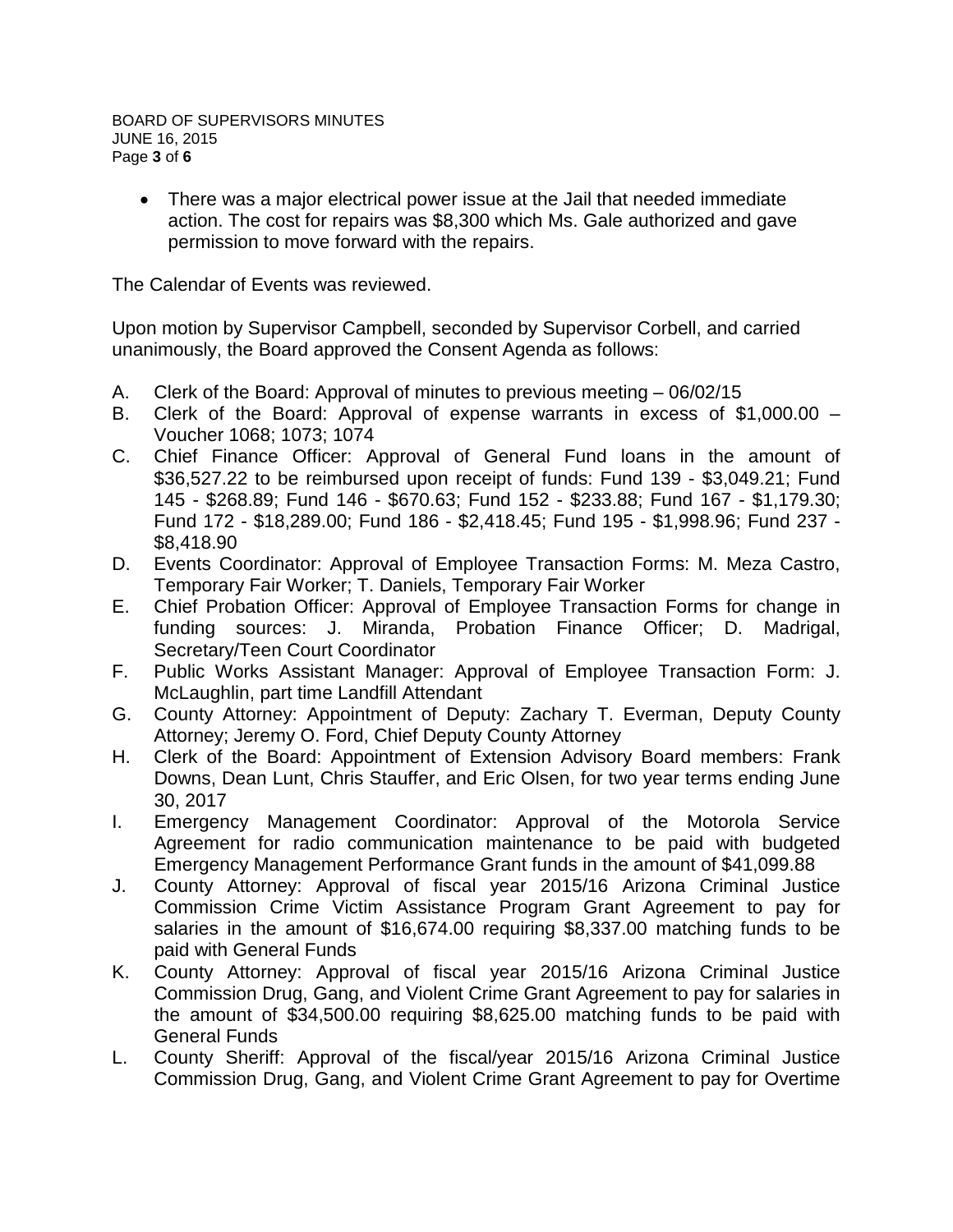in the amount of \$32,000.00 requiring \$8,000.00 matching funds to be paid with General Funds

- M. Clerk of the Board: Approval of fiscal year 2015/16 Intergovernmental Agreement with Graham County for the Internet DS3 and Equipment Co-Lo in the amount of \$20,400.00 to be paid with budgeted General Funds
- N. Clerk of the Board: Approval of the Memorandum of Understanding for Title & Registration regarding undercover plates, license plates, registrations and tabs with the Arizona Department of Transportation, Office of the Inspector General

Supervisor Corbell reported the following:

A. He attended a meeting with Representative Mark Finchem and Jeff Whitney, State Forestry Director, regarding legislative issues. He stated that they talked about types of laws that could be passed out of the legislature to help Mr. Whitney do his job to help him interact with the federal government. They also talked about changing the forfeiture law and have it cut out of the judicial system as well as amending the coordination law and putting in what coordination is and what to do. He mentioned that this is a long shot and not as important to him as it used to be.

Supervisor Gomez reported the following:

- A. He attended the Eastern Counties Organization Planning meeting which was a follow up to the field trip that members of the organization as well as 13 legislators took to view on the ground issues and what is going on in the forests. He said that discussion took place regarding fires and the timber industry.
- B. He attended a meeting regarding the replacement of the Blue Campbell Bridge that was washed out during the last major flood event in Blue. Representatives of the Forest Service and Arizona Department of Transportation were in attendance and began discussion of the process. Ground breaking is expected in June 2016. The project is expected to cost about \$1 million with Greenlee County paying 5.7% match represented in work the County will do for the approach to the bridge.

The Board convened into work session.

Linda Durr, County Assessor, requested consideration of a new position and pay increase for one of her staff members. She stated that the person is currently an Administrative Assistant with an Appraiser I certification. She asked to change the Administrative Assistant position to Personal Property Appraiser and increase the pay to Level 18B from \$14.95 to \$17.74 hourly.

The Board of Supervisors recessed and reconvened at the County Jail for a tour and discussion of security fencing to add another layer of security to avoid inmate escapes.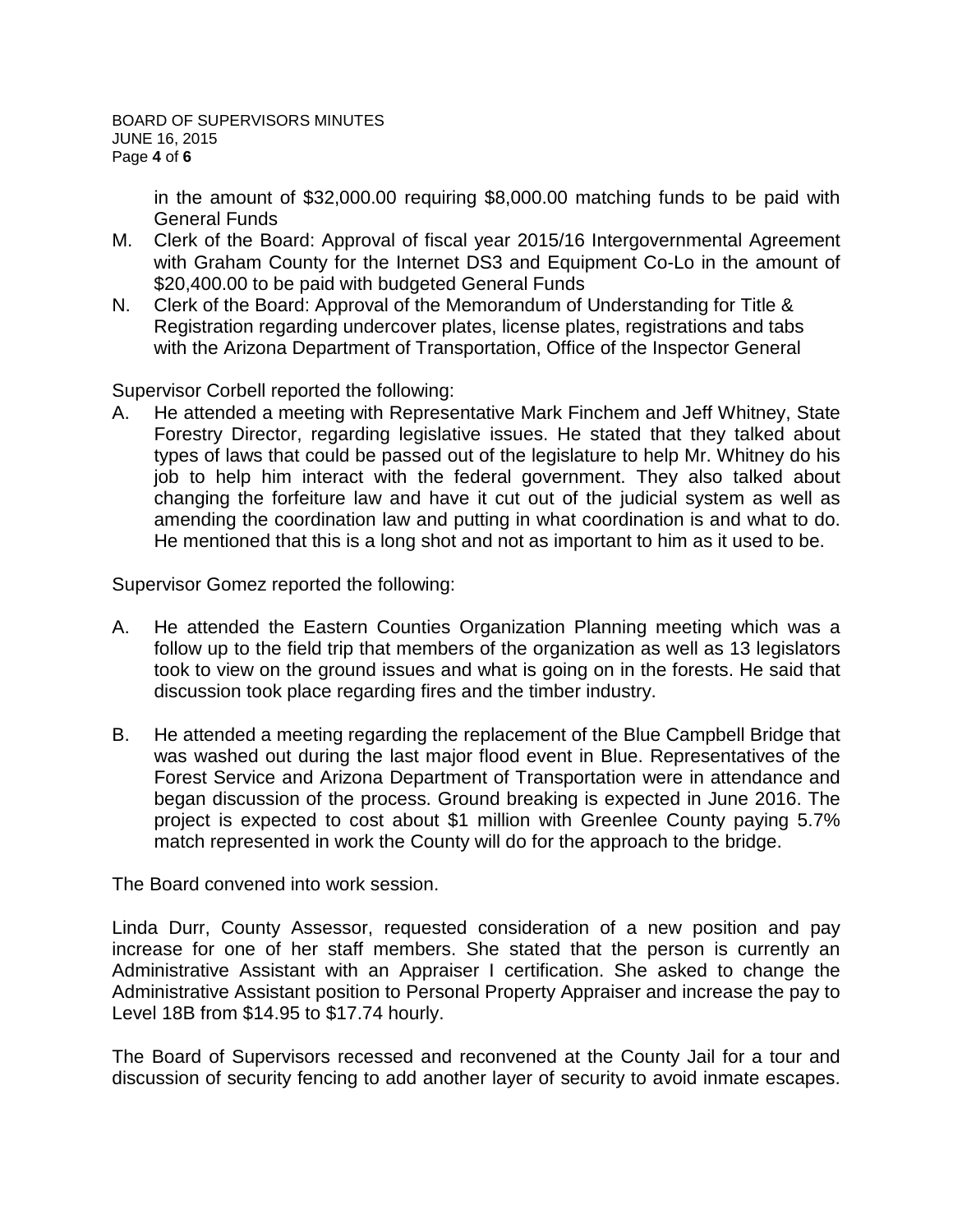Discussion of moving the jail kitchen into the jail building took place as well as a tour of the current kitchen.

The Board of Supervisors reconvened at the Board Meeting Room and discussed the fiscal year 2016 budget. The Board gave Ms. Gale direction on the following:

- Change the Administrative Assistant position in the Assessor's office to Personal Property Appraiser with a pay adjustment to Level 16B - \$16.29 hourly.
- Denied the request of Justice of the Peace, District 1, to implement a Chief Deputy. The Board stated that there is not enough information to approve the request.
- The request of the Justice of the Peace, District 1, for an additional part time position is only approved using other funding (not general funds) and the position ends when record cleanup is complete or funding is depleted plus a monthly report to the Board on the status of the record cleanup.
- Go forward with an additional position in the IT department.
- Go forward with the planner position in the Engineering department.
- Denied the request of the Superior Court Clerk to change the part time position to full time. The Board will look at what income a proposed \$40 court fee will bring in to cover the position in the future.
- Directed Ms. Gale to develop a Budget Development Policy that will address deadlines for departments to propose changes in positions and salaries within their departments.
- The Board did not approve the requests from the Sheriff regarding moving the kitchen, the security fencing, and the purchase of 23 radios. Supervisor Corbell stated that there is not enough information provided and that a plan needs to be provided with costs.
- The Board directed Ms. Gale to move forward with getting the plan and cost estimates only for the kitchen.
- The Board approved the security fencing as presented to be installed in front of the Sally Port at the Jail.
- The Board needs more information on the purchase of radios including why so many are needed and why personnel would be taking them home instead of just rotating a few at the jail.
- The Board approved a 3.8% raise in salaries for all exempt and non-exempt employees effective with the first pay period of fiscal year 2016.

The Board reviewed the following:

- Flood Control District and Public Health Services District tax rates
- A County Shop at Blue